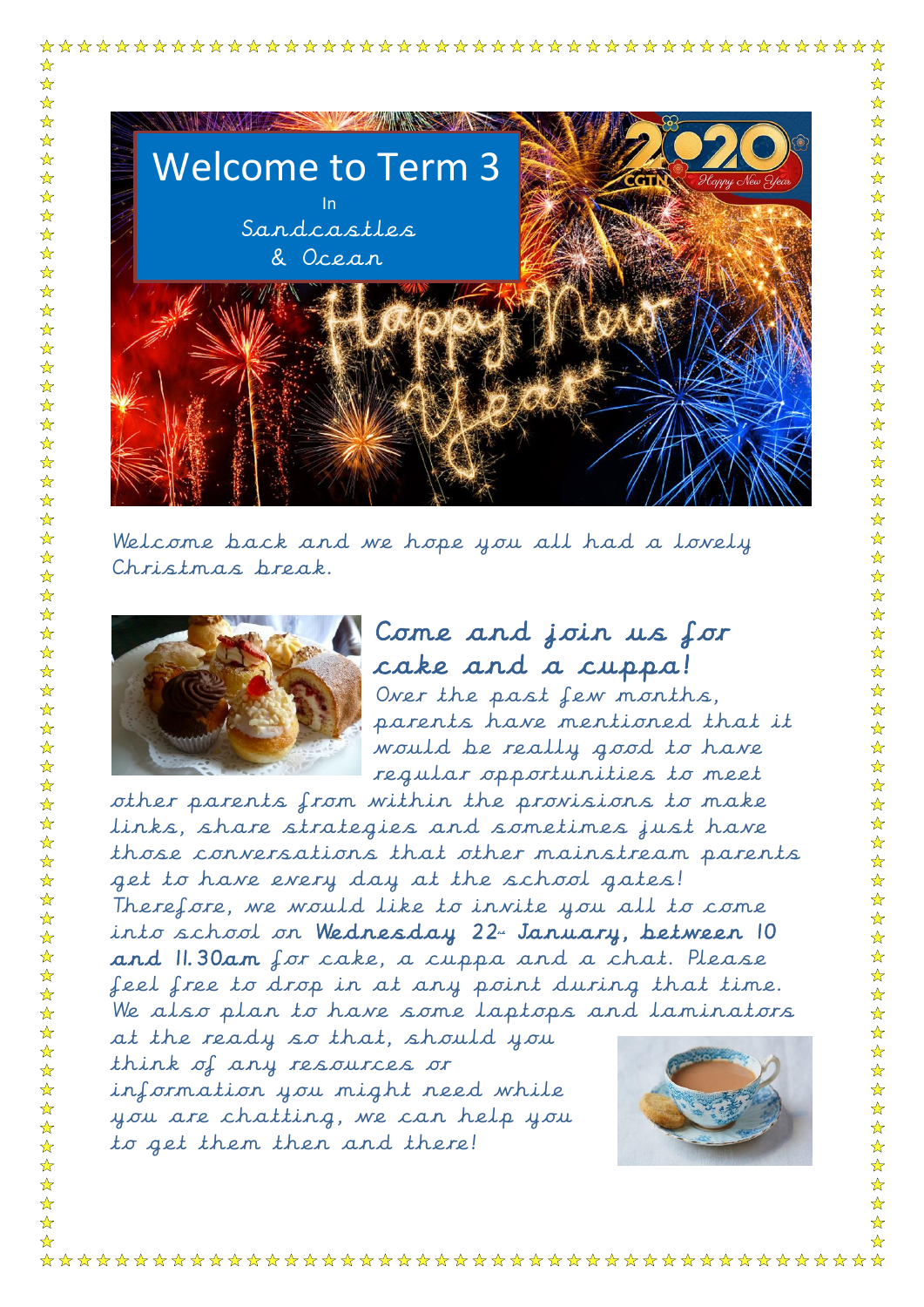words). We will use the story to plan our own magic adventure using the joining words 'because' 'and' 'so' in our writing. We will recap capital letters and when to use them as well as some work on letter names and alphabetical order. In maths we are looking at addition and subtraction, before moving on to counting and ordering numbers to 50. We will start to look at place value (tens and ones) for numbers to 50 as well.

Meanwhile, in OCEAN class, we took on the role of investigators, searching through sand to discover what had been washed up on the beach ………a metal robot11! We will now be going on to explore the poem and story of 'The Iron Man' and comparing it to



☆

 $\frac{1}{\mathbf{k}}$ 

 $\frac{1}{\mathcal{N}}$  $\frac{1}{\sqrt{2}}$ 

 $\frac{1}{\sqrt{2}}$ 

 $\frac{1}{\sqrt{2}}$  $\frac{1}{\sqrt{2}}$ 

 $\frac{\lambda}{\lambda}$ XXXX

 $\frac{1}{\mathcal{N}}$ 

 $\frac{1}{\sqrt{2}}$ 

 $\frac{\lambda}{\lambda}$ 

 $\frac{1}{\sqrt{2}}$ 

 $\frac{1}{\sqrt{2}}$ 

 $\frac{1}{\mathcal{N}}$ 

 $\frac{1}{\mathbf{k}}$ 

 $\frac{1}{\sqrt{2}}$ 

 $\frac{1}{\mathcal{N}}$ 작 차 :

 $\frac{1}{\mathcal{N}}$ 

 $\frac{1}{\mathbf{k}}$ 

☆

☆

 $\frac{1}{\sqrt{2}}$  $\frac{1}{\sqrt{2}}$ 

☆

 $\mathbf{r}$  $\frac{1}{2}$ 55年  $\frac{1}{\mathbf{k}}$ 

 $\frac{1}{\sqrt{2}}$  $\frac{1}{\mathcal{N}}$ 

 $\frac{1}{\mathbf{k}}$ 

 $\frac{1}{2}$  $\frac{1}{\sqrt{2}}$ 

 $\frac{1}{\sqrt{2}}$ 

 $\frac{1}{\sqrt{2}}$ 

 $\frac{1}{\mathcal{N}}$ 

55 55 7

☆

 $\frac{1}{\sqrt{2}}$ 

 $\frac{1}{\sqrt{2}}$ 

 $\frac{1}{\sqrt{2}}$ 

24 24 2

 $\frac{1}{\sqrt{2}}$  $\frac{1}{\sqrt{2}}$ 

毕毕毕

 $\mathbf{\hat{x}}$ 

 $\mathbf{r}$  $\mathbf{\hat{x}}$ 

the film version, 'The Iron Giant'. We will use our ideas to write letters and adverts and an alternative version of the original story. In Maths, we will really be making sure that children are secure with their number bonds to 10, 20 and 100 and are able to apply them to a range of different calculations rather than just knowing them in isolation.

Children will continue to follow the Year group topics alongside their peers when they are in mainstream classes. You can find out what they are on the website on the class pages along with details of year group events.

| Sandcastles Mainstream       |                         | Oceans Mainstream            |                                          |
|------------------------------|-------------------------|------------------------------|------------------------------------------|
| Year                         | Explorers               | $\gamma_{\ell, \alpha, r}$ 4 | Dragonology                              |
| $\gamma_{\rho, \alpha, r}$ ) | Here Come the<br>Aliens | $\gamma_{\ell, \alpha, r}$ 5 | Wonderful<br>Women and<br>Marvellous Men |
| $\gamma_{\rho, \alpha, r}$ 3 | Around the<br>world.    | $\gamma_{\rho, \alpha, r}$ 6 | Robotics                                 |

John Runningham

The Magic Bed